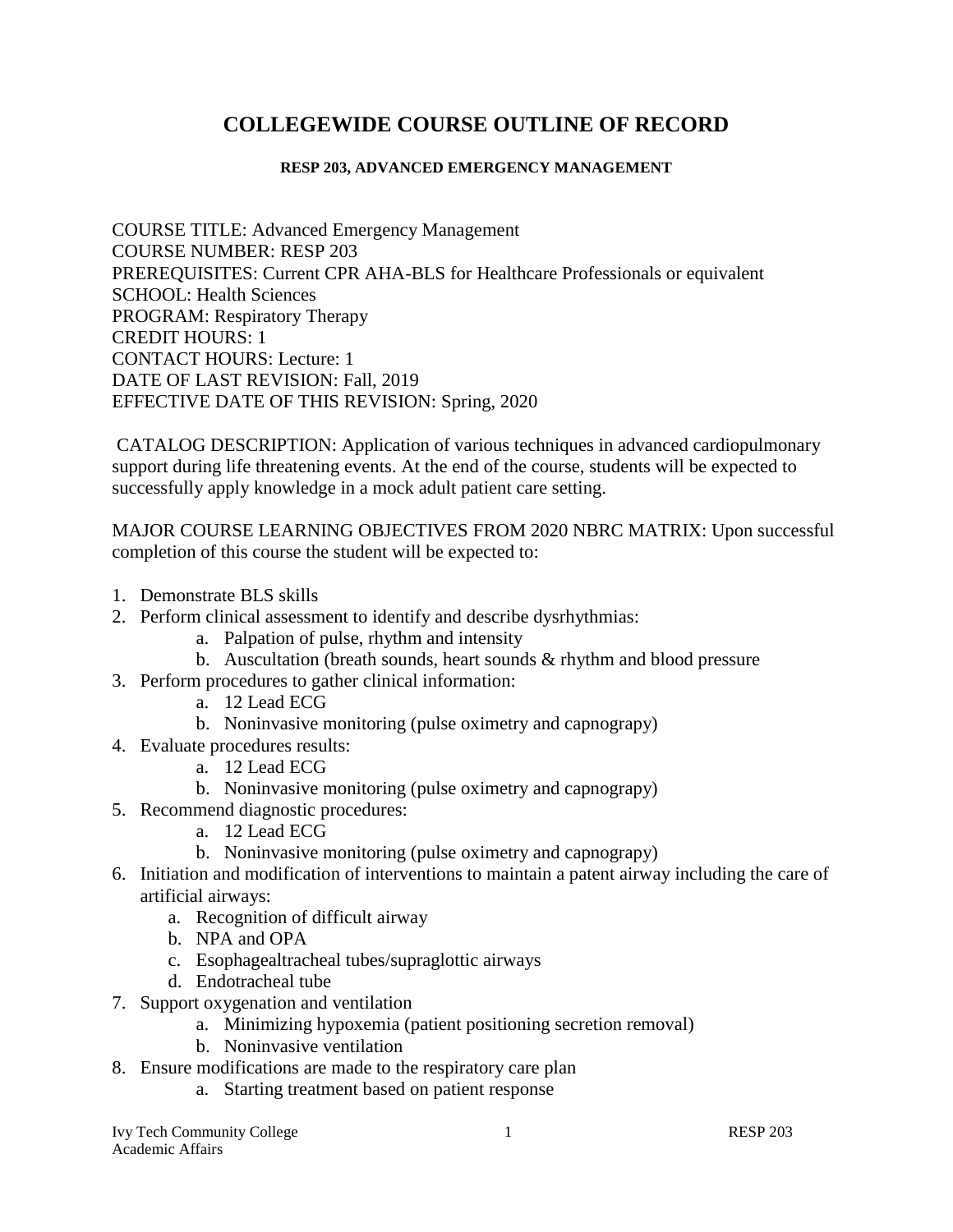- b. Discontinuing treatment based on patient response
- c. Recommendations for pharmacologic interventions
	- i. Cardiovascular medications
	- ii. Changes to drug, dose, administration frequency, mode, or concentration
	- iii. IV/IO, ETT route
- d. Recommend defibrillation, synchronized cardioversion and transcutaneous pacing
- 9. Utilize evidence-based medicine principles
	- a. Classification of disease severity
	- b. Recommendations for changes in a therapeutic plan when indicated
- 10. Provide respiratory care in high risk situations
	- a. Cardiopulmonary emergencies, excluding CPR
		- i. Recognize signs and symptoms of a CVA, TIA, ACS, chest pain, MI and recommend appropriate evidence based medicine to treat patient
	- b. Medical emergency team (MET)/rapid response team
	- c. Interprofessional communication
		- i. Understand and demonstrates effective team skills during an emergency situation
- 11. Recognize return of spontaneous circulation and appropriately manage the patient

COURSE CONTENT: Topical areas of study include –

Adjuncts for airway control Cardiopulmonary Assessment EKG recognition and Arrhythmia interpretation Defibrillation Emergency cardiac pacing IV procedures Pharmacology Special resuscitation techniques Algorithms Examinations

*For AHA/ACLS certification students must demonstrate skill competency in all learning stations, pass the CPR-AED skills test, bag-mask ventilation skills test, megacode test and pass the written test with the designated cut score.* 

# HOW TO ACCESS THE IVY TECH COMMUNITY COLLEGE LIBRARY:

The Ivy Tech Library is available to students' on- and off-campus, offering full text journals and books and other resources essential for course assignments. Go to<http://www.ivytech.edu/library/> and choose the link for your campus.

# ACADEMIC HONESTY STATEMENT:

The College is committed to academic integrity in all its practices. The faculty value intellectual integrity and a high standard of academic conduct. Activities that violate academic integrity undermine the quality and diminish the value of educational achievement.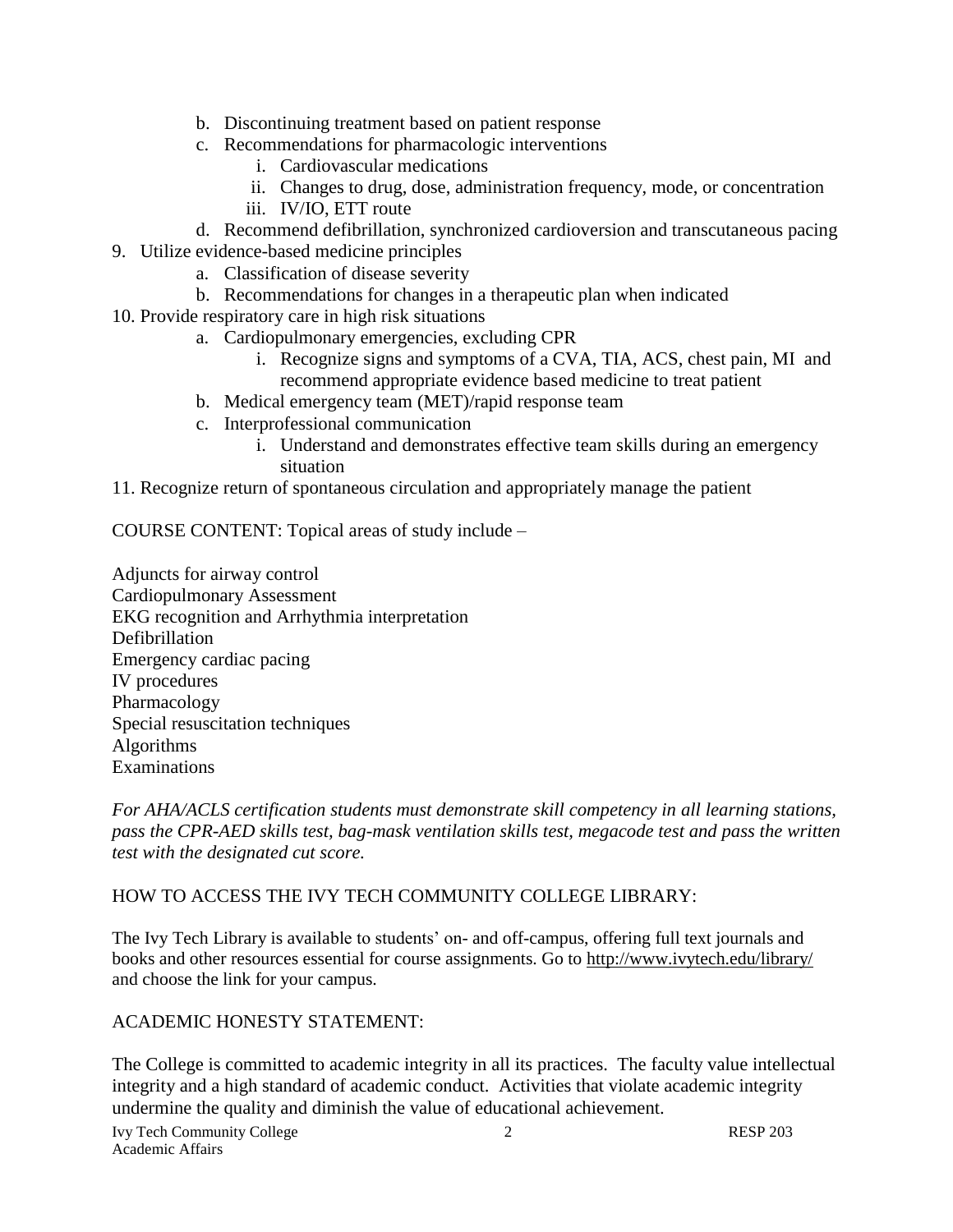Cheating on papers, tests or other academic works is a violation of College rules. No student shall engage in behavior that, in the judgment of the instructor of the class, may be construed as cheating. This may include, but is not limited to, plagiarism or other forms of academic dishonesty such as the acquisition without permission of tests or other academic materials and/or distribution of these materials and other academic work. This includes students who aid and abet as well as those who attempt such behavior.

# ATTENDANCE:

Students are expected to attend and participate regularly in class meetings, online learning activities and other activities assigned as a part of a course of instruction. Faculty are required to report student participation in compliance with institutional policies and federal financial aid guidelines. Faculty and staff shall be sensitive to students' religious beliefs and observances, including an expectation that instructors make reasonable arrangements when a student must miss an exam or other academic exercise due to their religious observance. When notified in advance, and when possible, faculty will make allowances for students to make up missed work.

# COPYRIGHT STATEMENT:

Students shall adhere to the laws governing the use of copyrighted materials. They must insure that their activities comply with fair use and in no way infringe on the copyright or other proprietary rights of others and that the materials used and developed at Ivy Tech Community College contain nothing unlawful, unethical, or libelous and do not constitute any violation of any right of privacy.

### ADA STATEMENT:

Ivy Tech Community College seeks to provide reasonable accommodations for qualified individuals with documented disabilities. If you need an accommodation because of a documented disability, please contact the Office of Disability Support Services.

If you will require assistance during an emergency evacuation, notify your instructor immediately. Look for evacuation procedures posted in your classroom.

### TITLE IX STATEMENT:

Ivy Tech Community College is committed to providing all members of the College community with a learning and work environment free from sexual harassment and assault. Ivy Tech students have options for getting help if they have experienced sexual assault, relationship violence, sexual harassment or stalking. This information can be found at [https://www.ivytech.edu/prevent-sexual-violence/index.html.](https://www.ivytech.edu/prevent-sexual-violence/index.html)

If students write or speak about having survived sexual violence, including rape, sexual assault, dating violence, domestic violence, or stalking, federal law and Ivy Tech policies require that instructors share this information with the Campus Title IX Coordinator. The Campus Title IX